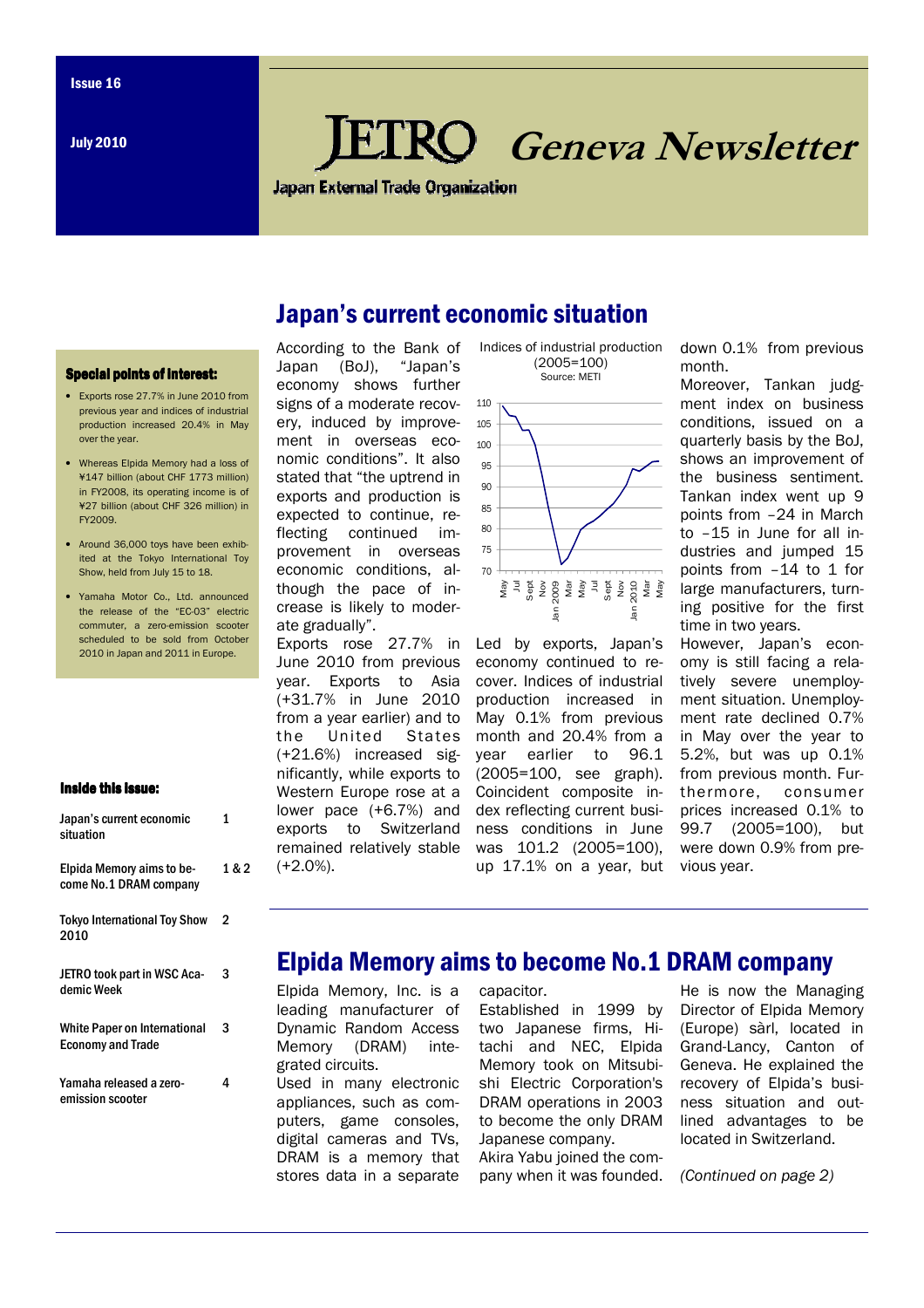

Akira Yabu, Managing Director, Elpida Memory (Europe) sàrl

### Elpida Memory aims to become No.1 DRAM company

(Continued from page 1)

#### Elpida Memory's business recovered recovered

Whereas Elpida Memory had a loss of ¥147 billion (about CHF 1773 million) in FY2008, its operating income is of ¥27 billion (CHF 326 million) in FY2009. On the same period, Elpida Memory's sales went up 41%.

From January 2009 to April 2010, DRAM prices doubled, or even tripled. For instance, 1Gb DDR3 1333Mbps DRAM price grew on this period from around USD 1 to over USD 2.70. Increase of DRAM prices played a major part in the recovery of Elpida Memory financial situation. Based on its R&D capabilities leading to outstanding breakthroughs, it now aims to become world's No.1 DRAM company.

According to Akira Yabu, the recovery of the DRAM price is due to two factors. First, the demand of

DRAM increased since the second half of 2009 (especially from personal computers and smart phones) due to the newly released technology or products. Second, DRAM industry had insufficient supply capacity to catch up this increased demand as a result of very limited investments to the manufacturing facility in FY2007 and FY2008 due to their financial situations in FY2007 and FY2008. While Japanese and European markets remain in stable growth, because of matured market, said Akira Yabu, demand is growing more in Asia, and more specifically in China, Taiwan and other emerging regions.

#### Advantages of Switzerland and Geneva

Headquartered in Tokyo, Elpida Memory employs more than 6,000 people around the world. It has two manufacturing facilities, in Hiroshima and Taiwan. "We are now discussing about a new facility somewhere in Asia" to produce DRAM and new memory products coming soon. In Europe, Elpida Memory has two R&D centers, in Munich and Milano.

Eight people are working in its Swiss office located in Grand-Lancy, Canton of Geneva. The Swiss branch of Elpida Memory provides technical supports to introduce memories in customer's products, and sale services in European countries (France, Italy, Germany, the Netherlands, Finland, Sweden and others).

Akira Yabu emphasized that "Geneva is a very convenient place". "We can visit our customers and return in the same day", he said. Furthermore, as many international and Japanese companies are located in Geneva, managers can share their views on economic situations in Europe and Japan.

| Toys and games           | 2008    | 2009    |
|--------------------------|---------|---------|
| Ordinary games           | 12,371  | 12,314  |
| Card games               | 75,453  | 79,387  |
| <b>Puzzles</b>           | 12,528  | 14,024  |
| Electronic games         | 8.367   | 6,111   |
| Miniature games          | 42,269  | 54,799  |
| Boy toys                 | 43,362  | 35,077  |
| Girl toys                | 40,801  | 39,163  |
| Cuddly toys              | 16,172  | 16,474  |
| <b>Educational games</b> | 137,863 | 136,049 |
| Seasonal toys            | 52,552  | 50,756  |
| Stationery               | 82,304  | 79,332  |
| Railway modelling        | 122,082 | 115.320 |
| Miscellanous             | 9,160   | 10,566  |
| Total                    | 655,284 | 649,372 |

Sales of toys in billions of yens Source: Japan Toy Association

### Tokyo International Toy Show 2010

Organized by the Japan Toy Association, Tokyo International Toy Show 2010 was held at Tokyo International Exhibition Center from July 15 to 18. Around 36,000 toys have been exhibited by 139 firms, including 21 overseas companies. Most foreign exhibitors originated from Asia (China, Hong Kong, Taiwan and South Korea). Some came from Germany and one from Switzerland (Wisa

Gloria Toys, Au, Canton of St. Gallen).

Among exhibited toys, Sega Toys Co.'s Mindflex "Brain-Wave" was of particular interest. Controlling a plastic ball with their mind only, players have to keep it afloat and avoid obstacles.

Epoch Co. also exhibited the "Ryo Ishikawa Excite Golf", a virtual golf game using the name of a famous Japanese professional golf player who won

the 2010 Crowns, a Japan's golf tournament. According to Japan Toy Association, the global sales of toys declined 0.9% in FY2009 to ¥649.4 billion (CHF 7.8 billion).



Global sales of toys in billions of yens Source: Japan Toy Association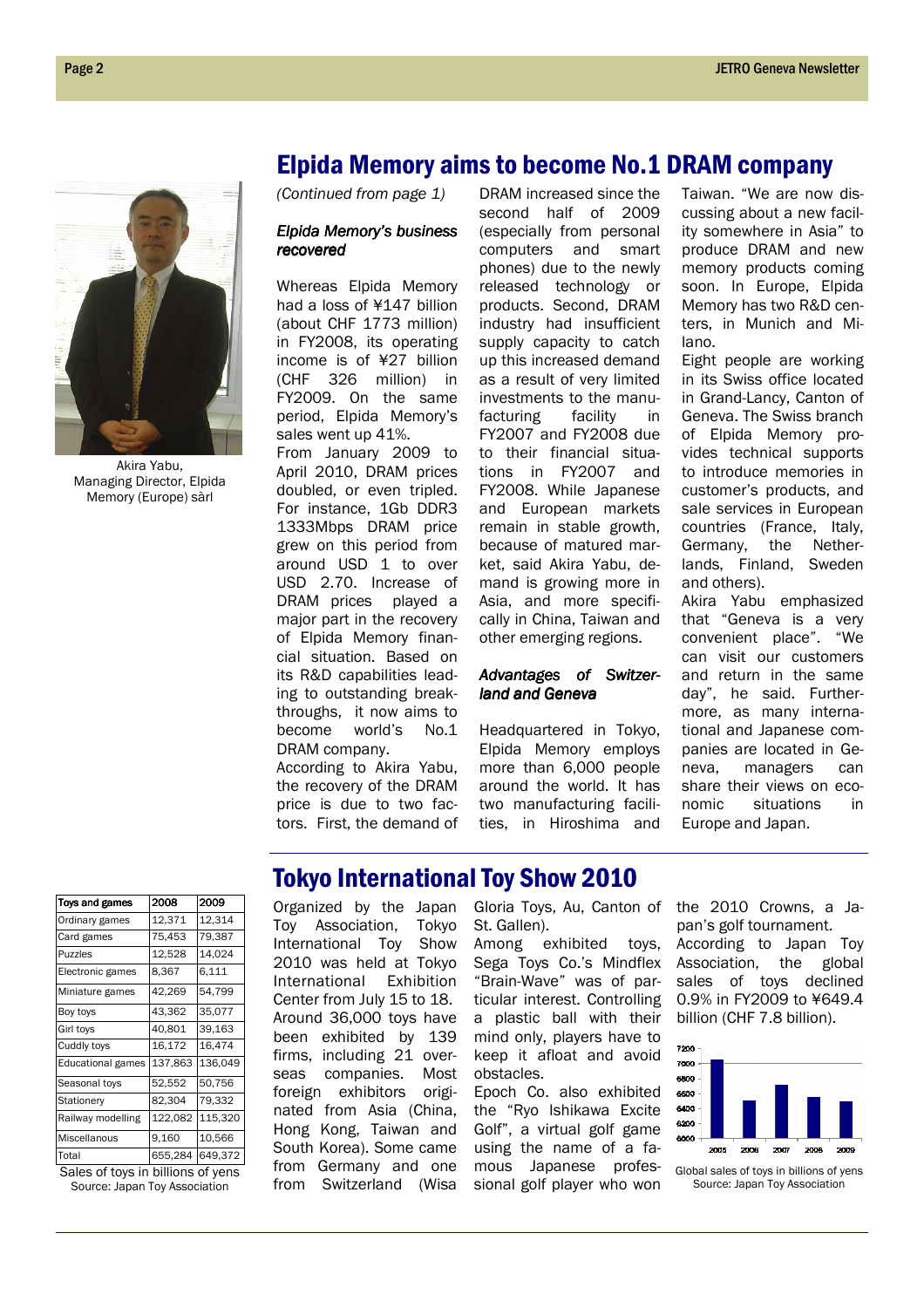### JETRO took part in WSC Academic Week

The JETRO and the Japanese Standards Association (JSA) took part in World Standards Cooperation (WSC) Academic Week, held in International Conference Centre Geneva, from July 5 to 9. The purpose of this conference was "to promote the dialogue between academic institutions and the international standards community, to raise awareness and to foster cooperation and possible ioint initiatives".

The conference was attended by around 50 people (professors, representatives of compagnies, national and international standards developing organizations).

Masami Tanaka, President of the Japanese

Standards Association sity (USA). Some other ex-(JSA) and former President of the International Organization for Standardization, presented JSA internal training courses, seminars and other education activities for Universities, firms and industrial associations.

Other participants also outlined academic programmes on standardization. Academic teachings on standardization are, for instances, provided by the University of Geneva, the Erasmus University of Rotterdam (the Netherlands), the International School of Science and Information Processing of Pau and Cergy-Pontoise (France), the Jiliang Metrology University (China), and the Pennsylvania State Univerperiences related to education about standardization were also presented. National and international standards organizations emphasized their contributions to the academic world. They also agreed to further collaborate with academic institutions.

Set up in 2001 by the International Organization for Standardization (ISO), the International Electrotechnical Commission (IEC) and the International Telecommunication Union (ITU), the World Standards Cooperation seeks to "strengthen and advance the voluntary consensusbased international standards systems of ISO, IEC and ITU".



Masami Tanaka, President, Japanese Standards Association (JSA), at WSC Academic Week in Geneva

### White Paper on International Economy and Trade

The METI (Ministry of Economy, Trade and Industry) released on July 13 a White Paper on International Economy and Trade 2010.

It shows that, led by exports to China, Asian economies recovered first. Asian and emerging economies are expected to increase their share of the world's GDP from 40% before the economic crisis to about 60%. It claims that the United States is on a recovery trend, while facing a high unemployment rate, whereas the recovery pace in the EU is slow.

The Paper also argues that Asia is expected to become the .world's major's consumer market". Personal consumption in Asia will raise from USD 6.62 trillion in 2008 to USD 16.14 trillion in 2020.

It concludes with some recommendations so as Japan to meet consumer demand in emerging countries and to contribute to the development of favorable economic frameworks. It stresses the need to promote WTO Doha Round negotiations and take the opportunity of Japan's chair of 2010 APEC Summit to develop an Asia-Pacific free trade area.

A summary in English is available at: http:// www.meti.go.jp/english/ report/





|                          |                          | 2005  | 2009<br>(est.) | 2015<br>(est.) |  |  |
|--------------------------|--------------------------|-------|----------------|----------------|--|--|
| EU                       |                          | 30.3% | 28.4%          | 23.8%          |  |  |
|                          | <b>United States</b>     | 27.8% | 24.6%          | 22.3%          |  |  |
| Japan                    |                          | 10.0% | 8.7%           | 7.6%           |  |  |
|                          | Emerging<br>countries    | 23.7% | 30.9%          | 38.8%          |  |  |
|                          | China                    | 4.9%  | 8.5%           | 11.5%          |  |  |
|                          | Other Asian<br>countries | 3.9%  | 5.0%           | 6.3%           |  |  |
|                          | Brazil                   | 1.9%  | 2.7%           | 3.2%           |  |  |
|                          | Russia                   | 1.7%  | 2.1%           | 3.7%           |  |  |
| Share of the world's GDP |                          |       |                |                |  |  |
|                          | Source: METI / IMF       |       |                |                |  |  |